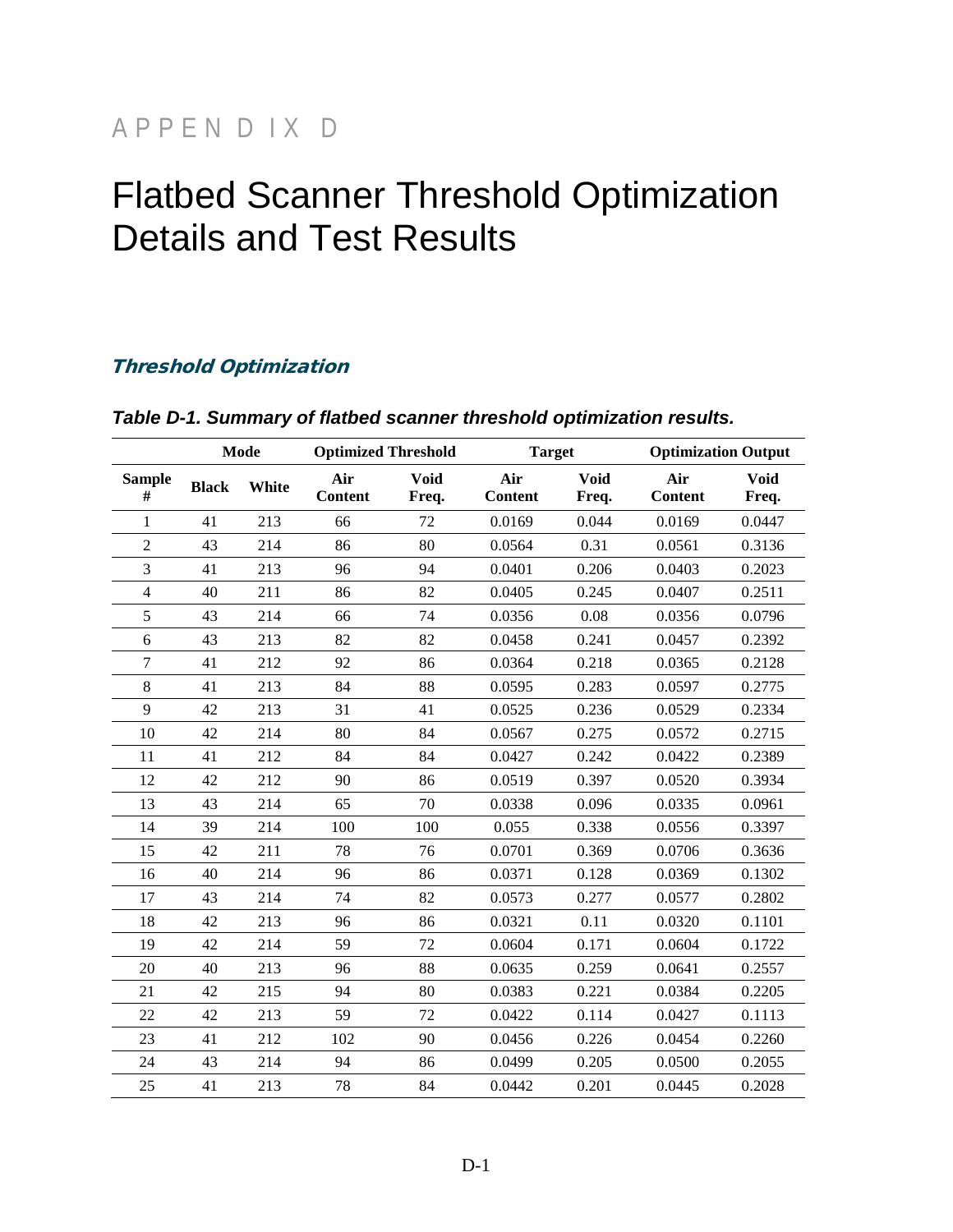|                    |              | Mode  | <b>Optimized Threshold</b> |               | <b>Target</b>         |               | <b>Optimization Output</b> |               |
|--------------------|--------------|-------|----------------------------|---------------|-----------------------|---------------|----------------------------|---------------|
| <b>Sample</b><br># | <b>Black</b> | White | Air<br><b>Content</b>      | Void<br>Freq. | Air<br><b>Content</b> | Void<br>Freq. | Air<br><b>Content</b>      | Void<br>Freq. |
| 26                 | 42           | 213   | 76                         | 80            | 0.0611                | 0.288         | 0.0615                     | 0.2856        |
| 27                 | 40           | 212   | 88                         | 88            | 0.0727                | 0.55          | 0.0713                     | 0.5429        |
| 28                 | 39           | 212   | 76                         | 84            | 0.0529                | 0.227         | 0.0541                     | 0.2319        |
| 29                 | 43           | 212   | 57                         | 76            | 0.0316                | 0.124         | 0.0324                     | 0.1194        |
| 30                 | 42           | 212   | 161                        | 177           | 0.0279                | 0.071         | 0.0281                     | 0.0711        |
| Min.               | 39           | 211   | 31                         | 41            | 0.0169                | 0.044         | 0.0169                     | 0.0447        |
| Max.               | 43           | 215   | 161                        | 177           | 0.0727                | 0.55          | 0.0713                     | 0.5429        |
| Avg.               | 41.5         | 213.0 | 83.1                       | 84.3          | 0.047                 | 0.225         | 0.0472                     | 0.2241        |
| <b>STD</b>         | 1.2          | 1.0   | 21.6                       | 20.2          | 0.013                 | 0.107         | 0.0130                     | 0.1063        |
| COV<br>(% )        | 2.9          | 0.5   | 26.0                       | 24.0          | 27.7                  | 47.7          | 27.6                       | 47.5          |

Note: Selected threshold values are shown in **bold** numbers; STD = standard deviation, COV = coefficient of variation.



*Figure D-1. Comparison between the target and output air content for air content threshold optimization.*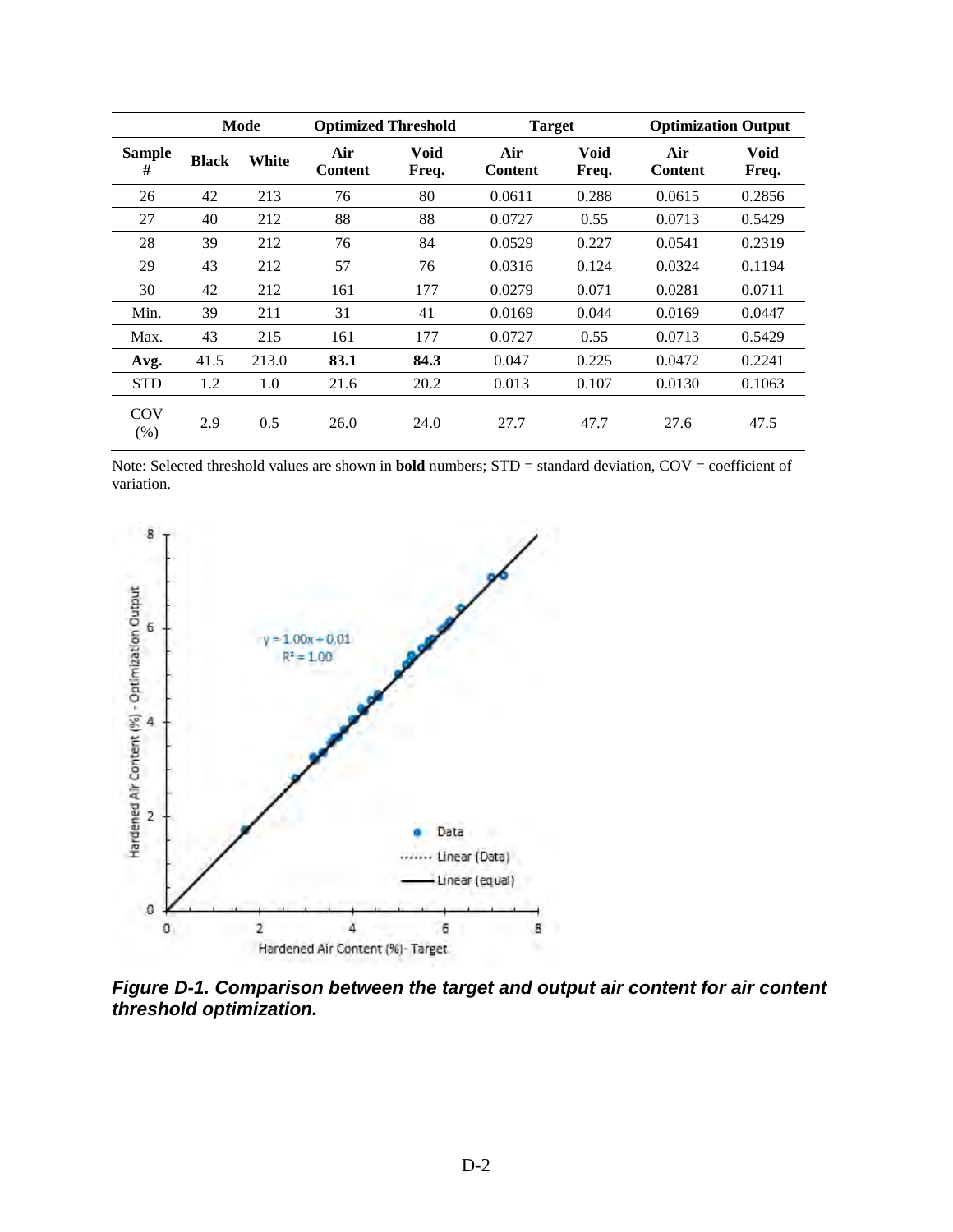

*Figure D-2. Comparison between the target and output air content for void frequency threshold optimization.*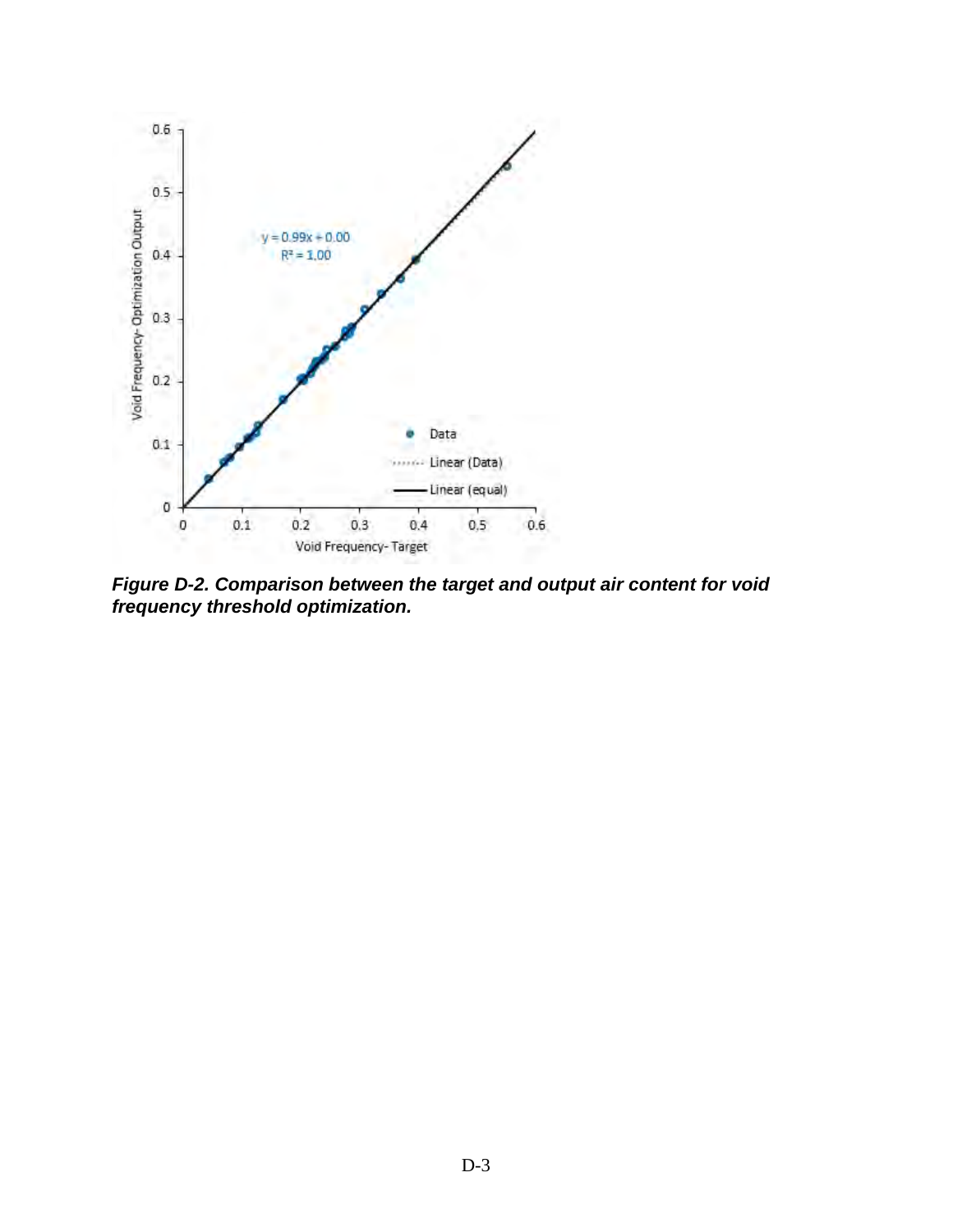#### Flatbed Scanner Threshold Optimization: Sensitivity Analysis

|   | <b>Test Scenario</b> |                    | <b>Threshold Setting</b> | Threshold Value    |            |  |
|---|----------------------|--------------------|--------------------------|--------------------|------------|--|
|   |                      | <b>Air Content</b> | Void Freq.               | <b>Air Content</b> | Void Freq. |  |
|   | <b>Baseline</b>      | Optimized          | Optimized                | 83.1               | 84.3       |  |
|   | Air Content $+5\%$   | $+5\%$             | Optimized                | 87.3               | 84.3       |  |
|   | Air Content -5%      | $-5\%$             | Optimized                | 78.9               | 84.3       |  |
| 4 | Void Freq. $+5\%$    | Optimized          | $+5%$                    | 83.1               | 88.5       |  |
|   | Void Freq. -5%       | Optimized          | $-5%$                    | 83.1               | 80.1       |  |

*Table D-2. Selected threshold values for sensitivity analysis.* 



*Figure D-3. Effect of variation in air content threshold on hardened air measurements with flatbed scanner.*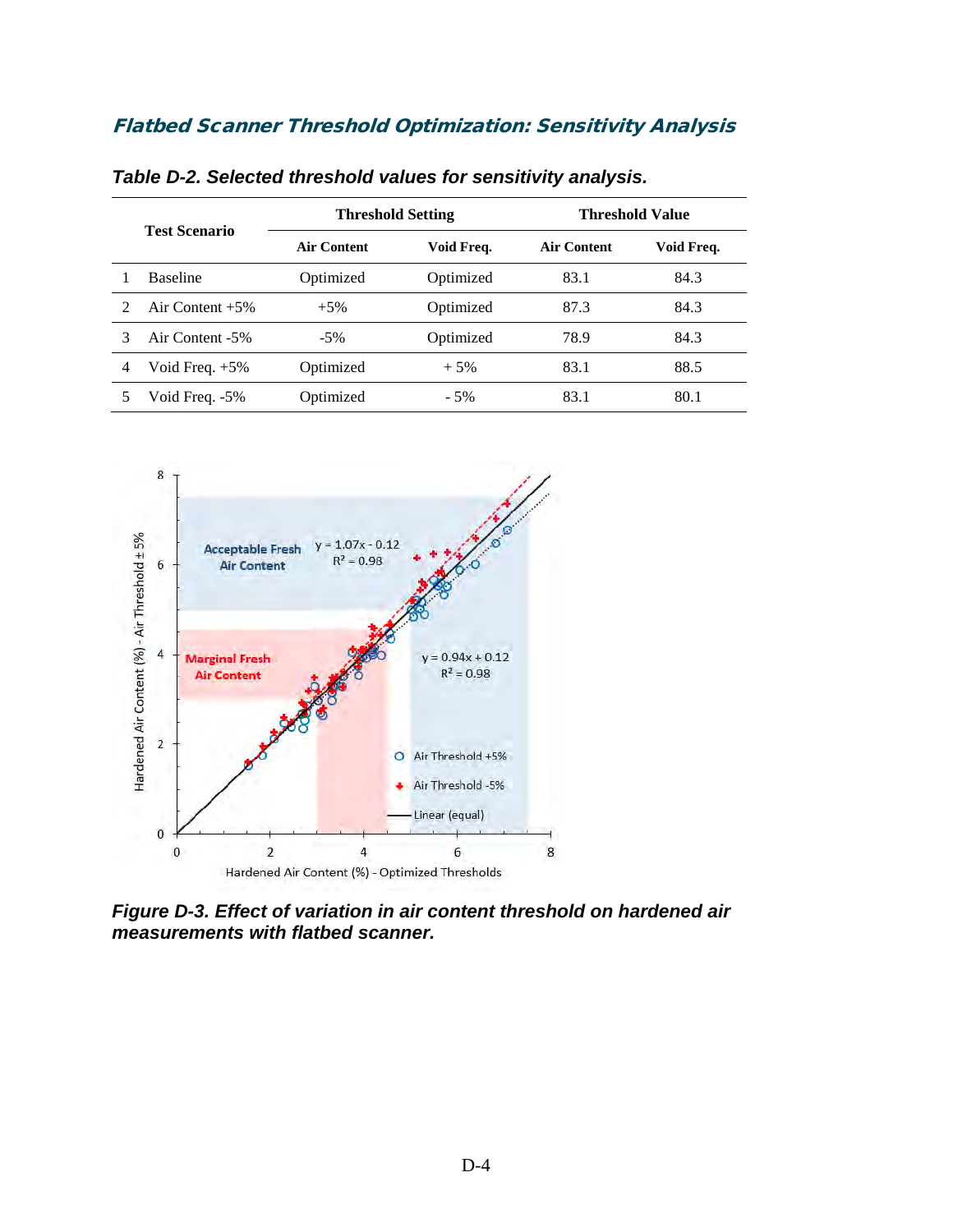

*Figure D-4. Effect of variation in void frequency threshold on spacing factor measurements with flatbed scanner.*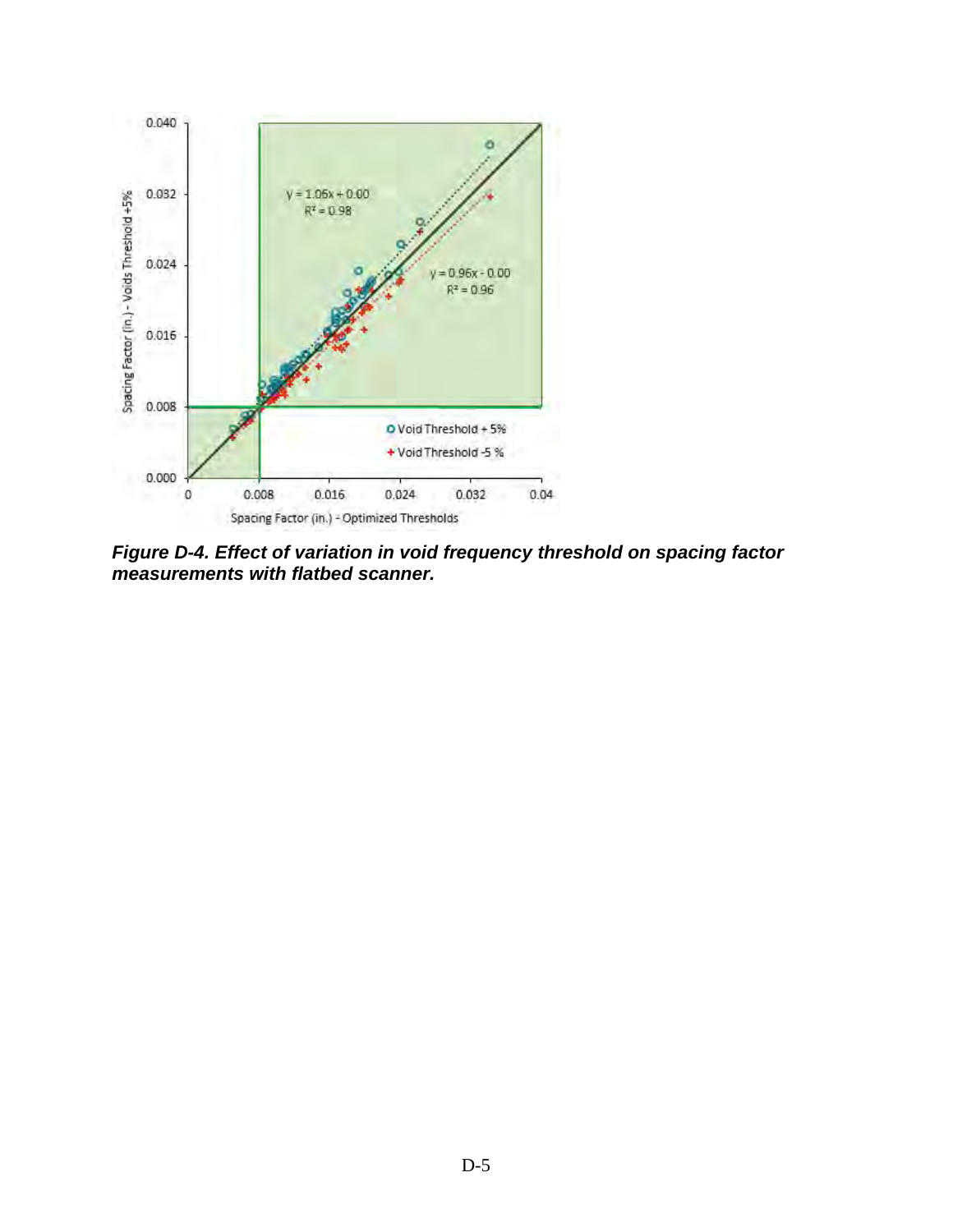## Flatbed Scanner Raw Data

| Mix.           | Air (%) | S.F. (in.) | S.S. $(in.)$ |
|----------------|---------|------------|--------------|
| $\mathbf{1}$   | 2.26    | 0.026      | 267          |
| $\overline{c}$ | 5.66    | 0.010      | 483          |
| 3              | 3.58    | 0.018      | 310          |
| 4              | 3.75    | 0.018      | 333          |
| 5              | 2.66    | 0.019      | 348          |
| 6              | 3.91    | 0.010      | 589          |
| 7              | 3.50    | 0.012      | 460          |
| 8              | 4.85    | 0.009      | 429          |
| 9              | 2.30    | 0.017      | 574          |
| 10             | 2.97    | 0.015      | 396          |
| 11             | 2.58    | 0.023      | 279          |
| 12             | 4.00    | 0.013      | 437          |
| 13             | 2.42    | 0.018      | 371          |
| 14             | 5.65    | 0.007      | 673          |
| 15             | 2.75    | 0.016      | 396          |
| 16             | 4.99    | 0.010      | 508          |
| 17             | 2.81    | 0.021      | 305          |
| 18             | 4.80    | 0.011      | 470          |
| 19             | 2.56    | 0.021      | 307          |
| 20             | 6.82    | 0.006      | 691          |
| 21             | 3.82    | 0.011      | 503          |
| 22             | 6.39    | 0.008      | 556          |
| 23             | 2.59    | 0.029      | 229          |
| 24             | 6.62    | 0.010      | 447          |
| 25             | 2.73    | 0.023      | 282          |
| 26             | 4.44    | 0.008      | 655          |
| 27             | 4.06    | 0.017      | 312          |
| 28             | 5.69    | 0.012      | 411          |
| 29             | 2.90    | 0.013      | 495          |
| 30             | 5.59    | 0.009      | 531          |
| 31             | 2.41    | 0.016      | 429          |
| 32             | 4.92    | 0.010      | 493          |
| 33             | 3.84    | 0.013      | 424          |
| 34             | 5.03    | 0.010      | 513          |
| 35             | 2.70    | 0.021      | 315          |
| 36             | 3.65    | 0.015      | 396          |
| 37             | 3.60    | 0.008      | 714          |
| 38             | 6.90    | 0.014      | 325          |
| 39             | 3.25    | 0.022      | 323          |
| 40             | 5.06    | 0.016      | 269          |
|                |         |            |              |

# *Table D-3. Flatbed scanner results.*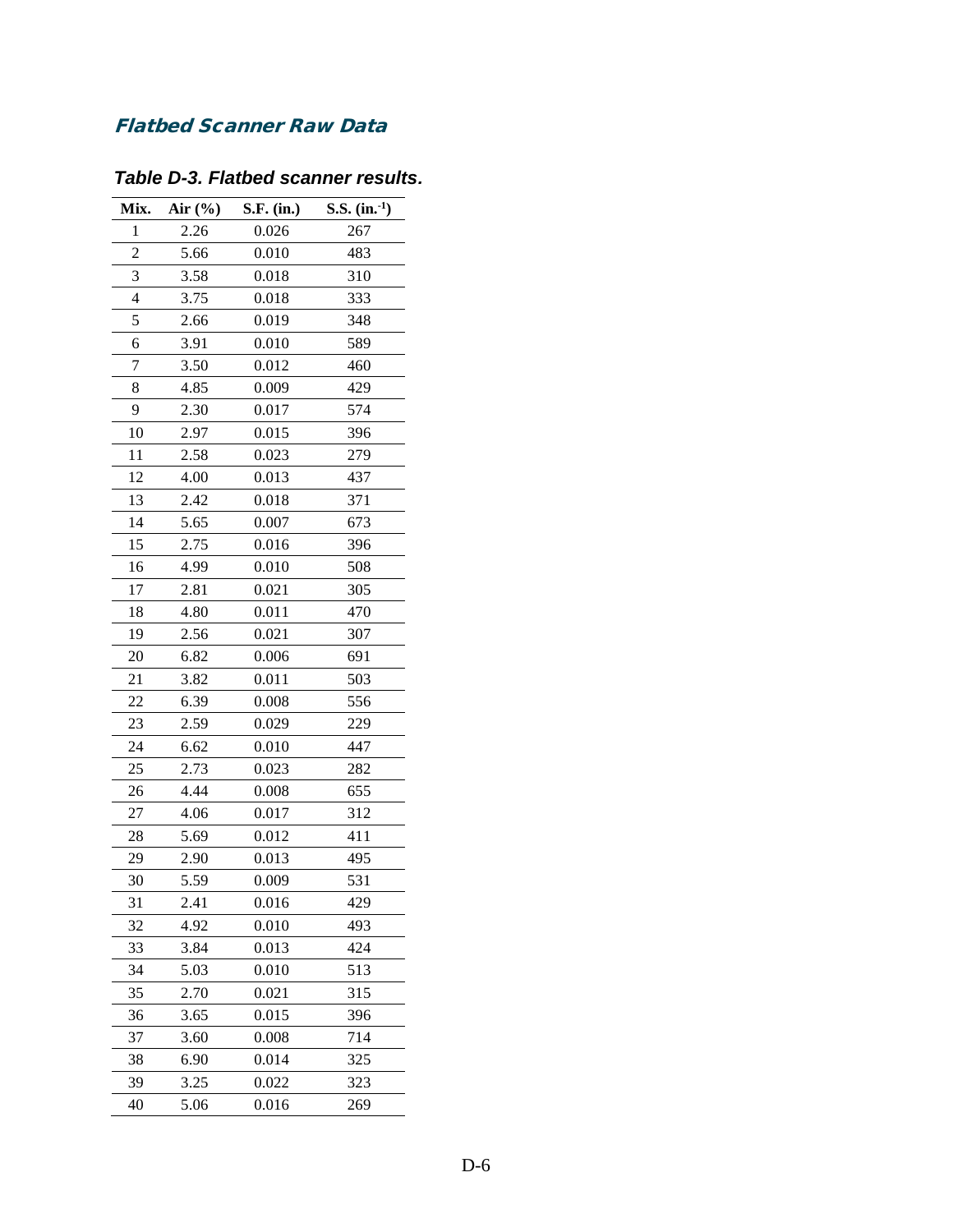| Mix. | Air $(\% )$ | S.F. (in.) | $S.S.$ (in. <sup>1</sup> ) |
|------|-------------|------------|----------------------------|
| 41   | 2.97        | 0.015      | 538                        |
| 42   | 4.35        | 0.010      | 424                        |
| 43   | 3.14        | 0.025      | 239                        |
| 44   | 7.07        | 0.011      | 404                        |
| 45   | 5.40        | 0.010      | 470                        |
| 46   | 4.57        | 0.011      | 465                        |
| 47   | 4.19        | 0.011      | 480                        |
| 48   | 5.60        | 0.010      |                            |
| 49   | 4.10        | 0.018      | 295                        |
| 50   | 6.98        | 0.014      | 305                        |
| 51   | 2.70        | 0.028      | 229                        |
| 52   | 6.34        | 0.011      | 495                        |
| 53   | 2.08        | 0.020      | 429                        |
| 54   | 3.78        | 0.012      | 363                        |
| 55   | 3.76        | 0.023      | 244                        |
| 56   | 5.72        | 0.011      | 447                        |
| 57   | 2.99        | 0.027      | 231                        |
| 58   | 8.25        | 0.005      | 691                        |
| 59   | 3.02        | 0.026      | 236                        |
| 60   | 5.24        | 0.011      | 465                        |
| 61   | 3.81        | 0.020      | 272                        |
| 62   | 5.03        | 0.010      | 500                        |
| 63   | 2.60        | 0.033      | 201                        |
| 64   | 3.77        | 0.017      | 343                        |
| 65   | 3.62        | 0.013      | 368                        |
| 66   | 5.59        | 0.013      | 422                        |
| 67   | 4.21        | 0.021      | 246                        |
| 68   | 5.53        | 0.014      | 356                        |
| 69   | 2.57        | 0.020      | 323                        |
| 70   | 3.61        | 0.018      | 310                        |
| 71   | 4.55        | 0.012      | 442                        |
| 72   | 5.50        | 0.008      | 587                        |
| 73   | 4.01        | 0.010      | 561                        |
| 74   | 8.17        | 0.005      | 747                        |
| 75   | 3.32        | 0.017      | 353                        |
| 76   | 6.73        | 0.008      | 577                        |
| 77   | 4.24        | 0.019      | 282                        |
| 78   | 4.52        | 0.015      | 363                        |
| 79   | 2.95        | 0.018      | 345                        |
| 80   | 5.33        | 0.007      | 668                        |
| 81   | 3.73        | 0.023      | 246                        |
|      |             | 0.014      |                            |
| 83   | 3.08        | 0.024      | 254                        |
| 82   | 4.62        |            | 371                        |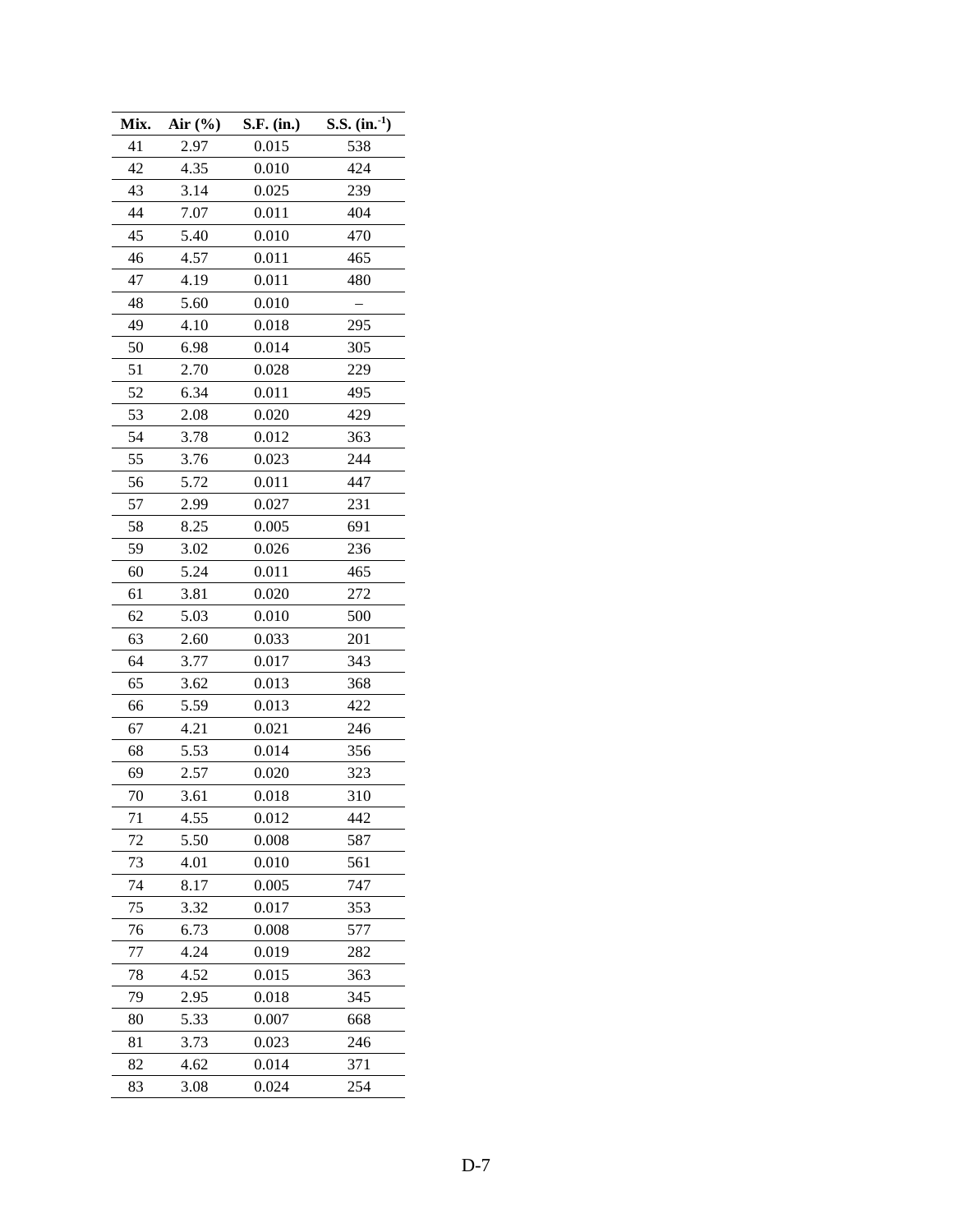| 84<br>3.98<br>0.020<br>287<br>85<br>2.92<br>0.026<br>241<br>4.56<br>274<br>86<br>0.019 |  |
|----------------------------------------------------------------------------------------|--|
|                                                                                        |  |
|                                                                                        |  |
|                                                                                        |  |
| 87<br>0.017<br>338<br>3.67                                                             |  |
| 88<br>3.96<br>0.013<br>442                                                             |  |
| 89<br>3.85<br>0.017<br>566                                                             |  |
| 90<br>0.009<br>5.56<br>325                                                             |  |
| 0.019<br>91<br>3.87<br>292                                                             |  |
| 92<br>5.23<br>0.009<br>564                                                             |  |
| 93<br>2.39<br>0.019<br>356                                                             |  |
| 94<br>439<br>3.97<br>0.013                                                             |  |
| 95<br>3.98<br>0.017<br>325                                                             |  |
| 0.010<br>96<br>5.14<br>521                                                             |  |
| 97<br>3.36<br>0.014<br>406                                                             |  |
| 98<br>5.82<br>0.007<br>696                                                             |  |
| 99<br>3.41<br>0.024<br>241                                                             |  |
| 100<br>6.05<br>0.015<br>318                                                            |  |
| 101<br>1.53<br>0.034<br>241                                                            |  |
| 765<br>102<br>3.65<br>0.008                                                            |  |
| 103<br>3.93<br>0.011<br>483                                                            |  |
| 104<br>5.79<br>528<br>0.009                                                            |  |
| 105<br>1.84<br>0.017<br>437                                                            |  |
| 106<br>0.008<br>6.29<br>587                                                            |  |
| 107<br>3.54<br>0.018<br>318                                                            |  |
| 108<br>2.68<br>0.017<br>401                                                            |  |
| 109<br>3.18<br>0.013<br>467                                                            |  |
| 110<br>3.38<br>0.014<br>442                                                            |  |
| 111<br>259<br>2.69<br>0.025                                                            |  |
| 112<br>4.64<br>0.007<br>752                                                            |  |
| 113<br>1.95<br>0.024<br>307                                                            |  |
| 2.36<br>114<br>0.015<br>485                                                            |  |
| 4.04<br>115<br>0.017<br>325                                                            |  |
| 116<br>10.64<br>0.004<br>706                                                           |  |
| 117<br>3.33<br>0.013<br>592                                                            |  |
| 0.009<br>118<br>4.17<br>467                                                            |  |
| 119<br>2.45<br>0.021<br>328                                                            |  |
| 120<br>4.17<br>0.010<br>579                                                            |  |
| 121<br>2.77<br>0.020<br>325                                                            |  |
| 122<br>0.012<br>538<br>2.83                                                            |  |
| 123<br>3.36<br>0.026<br>224                                                            |  |
| 124<br>5.20<br>0.013<br>373                                                            |  |
| 348<br>125<br>2.70<br>0.018                                                            |  |
| 126<br>6.30<br>0.007<br>683                                                            |  |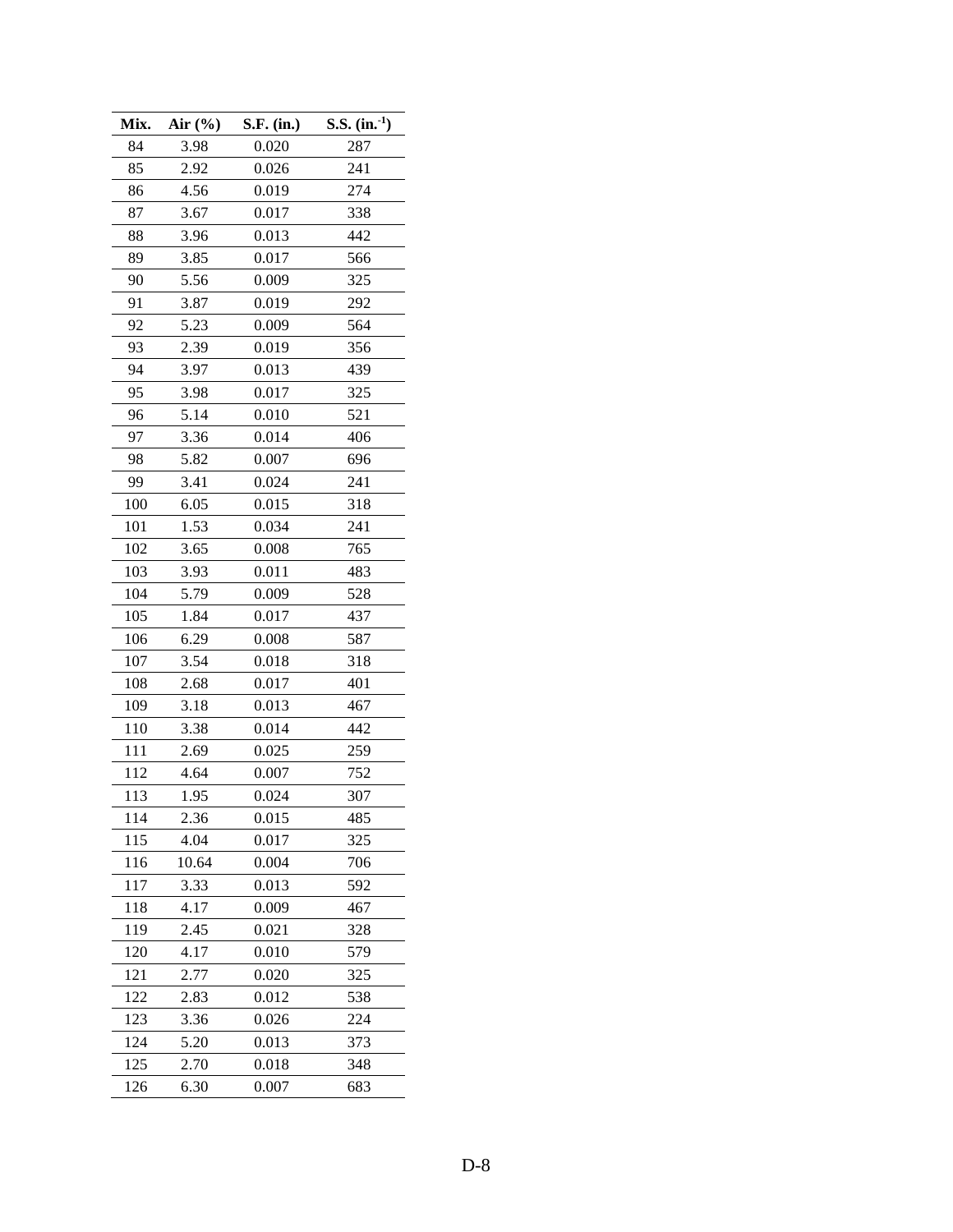| Mix. | Air $\left(\frac{6}{6}\right)$ | S.F. (in.) | S.S. $(in.)$ |
|------|--------------------------------|------------|--------------|
| 127  | 2.74                           | 0.020      | 320          |
| 128  | 4.94                           | 0.008      | 655          |
| 129  | 2.71                           | 0.018      | 356          |
| 130  | 4.37                           | 0.010      | 528          |
| 131  | 2.71                           | 0.026      | 244          |
| 132  | 5.38                           | 0.010      | 490          |
| 133  | 3.13                           | 0.019      | 315          |
| 134  | 5.02                           | 0.012      | 429          |
| 135  | 3.02                           | 0.020      | 302          |
| 136  | 3.34                           | 0.016      | 389          |
| 137  | 5.32                           | 0.009      | 554          |
| 138  | 3.58                           | 0.011      | 533          |
| 139  | 5.40                           | 0.009      | 536          |
| 140  | 5.72                           | 0.010      | 490          |
| 141  | 3.69                           | 0.014      | 401          |
| 142  | 4.22                           | 0.010      | 574          |
| 143  | 3.89                           | 0.017      | 330          |
| 144  | 5.30                           | 0.007      | 706          |

Note: S.F. = spacing factor, S.S. = specific surface.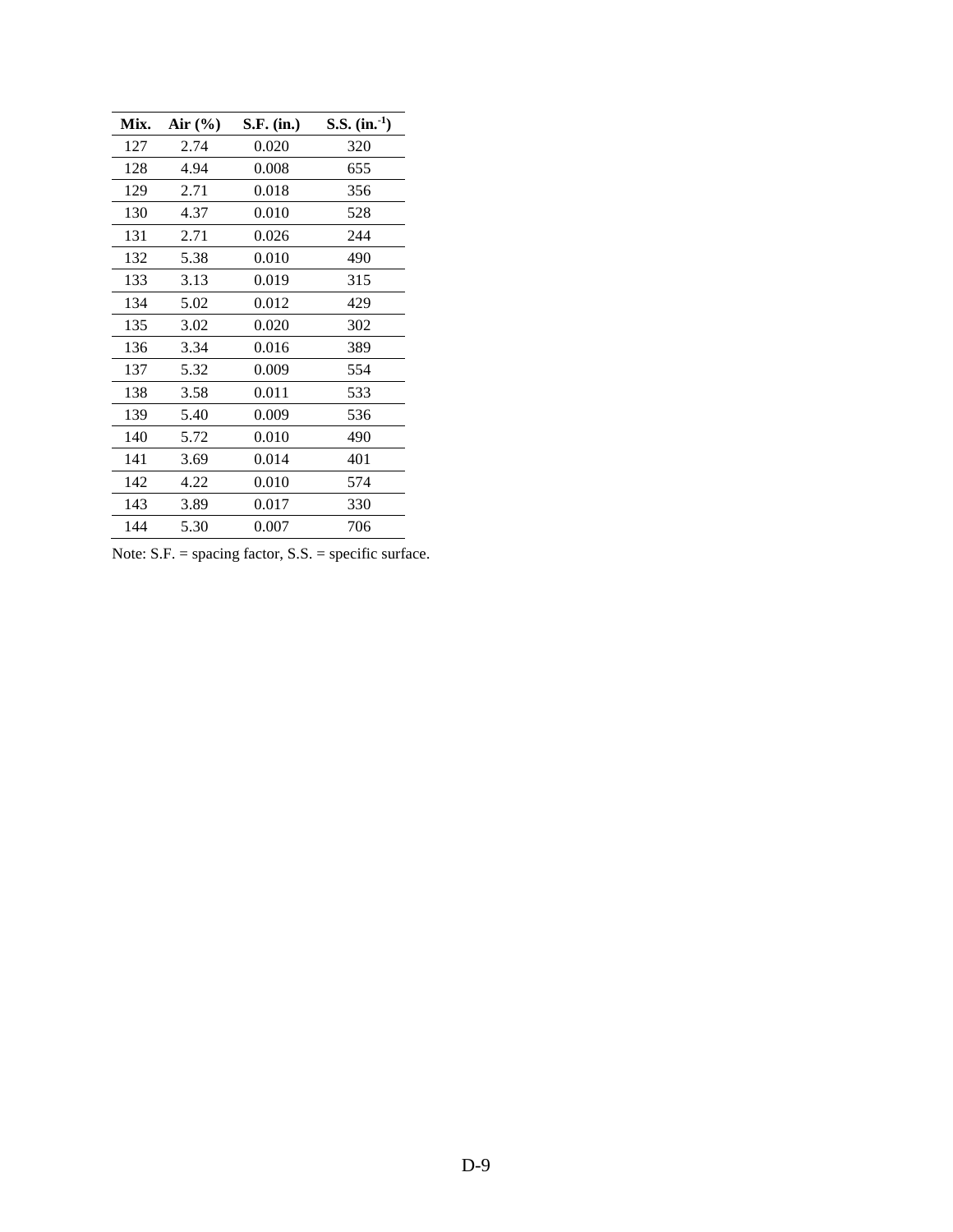#### Hardened Air Content Measurements: Flatbed Scanner vs. Fixed-Focus Optical Microscope



*Figure D-5. Comparison between the hardened air content measured by flatbed scanner and fixed-focus optical microscope.*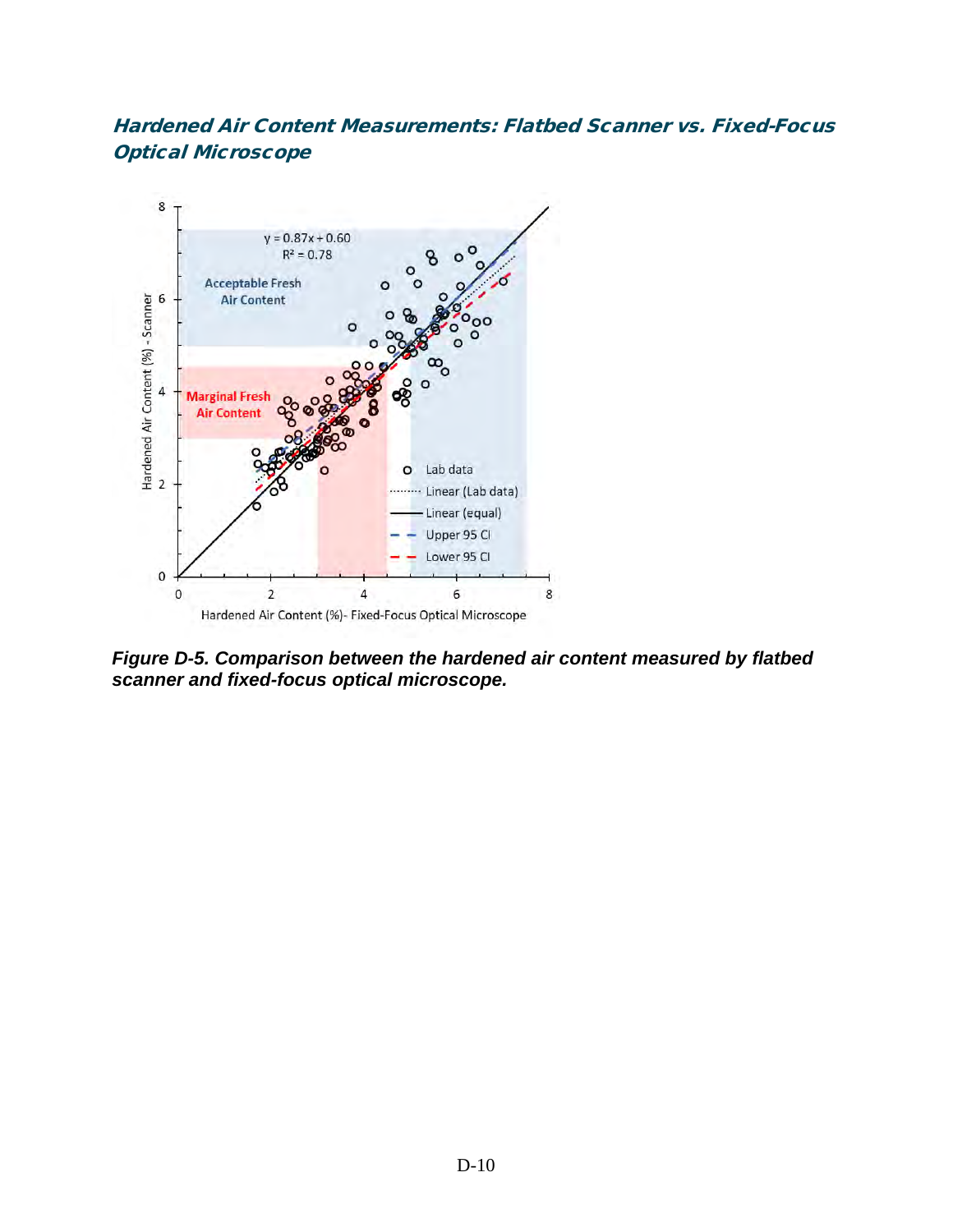

*Figure D-6. Variation in hardened air content measured by flatbed scanner and fixed-focus optical microscope.*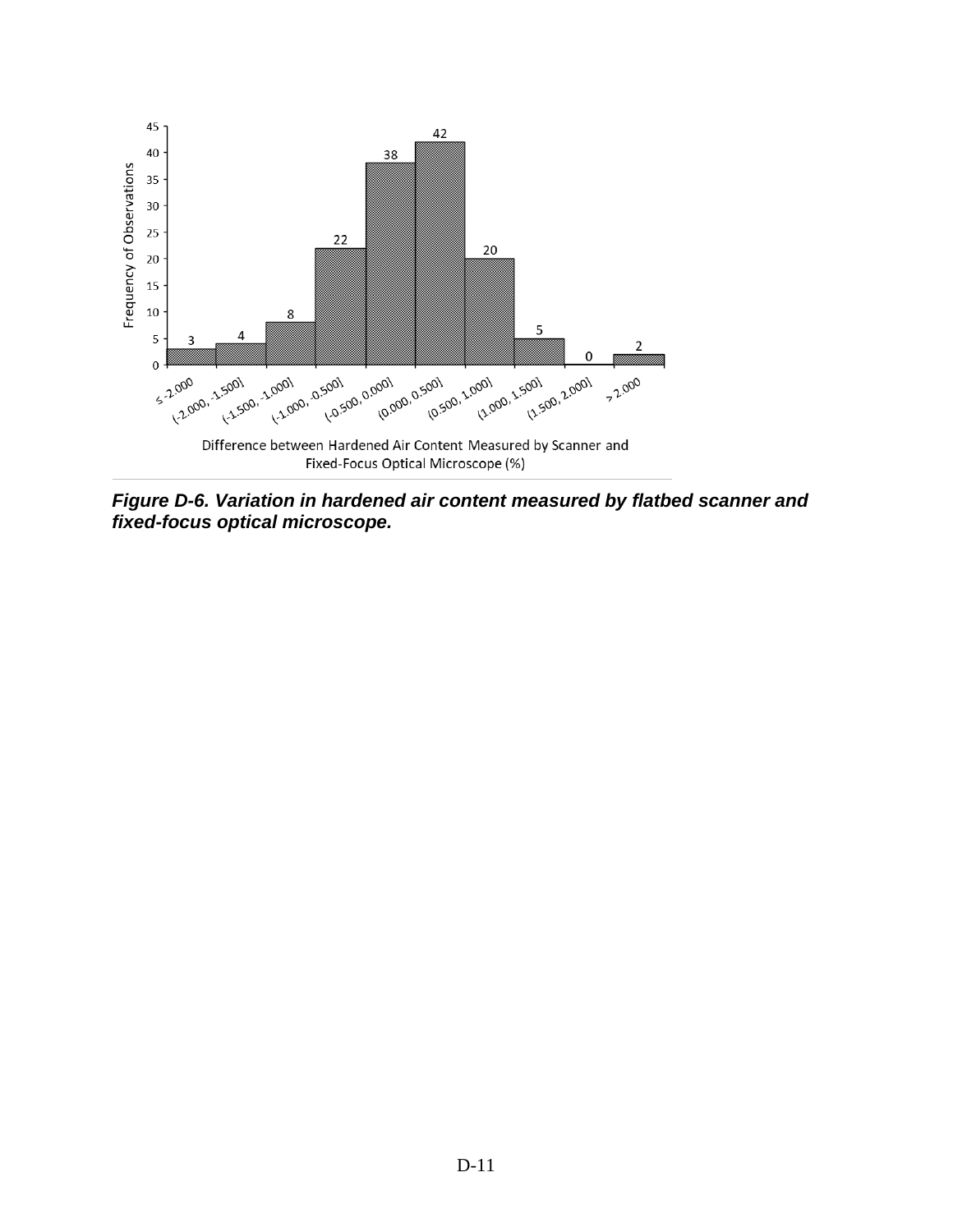## Spacing Factor Measurements: Flatbed Scanner vs. Fixed-Focus Optical Microscope



*Figure D-7. Comparison between the spacing factor values measured by flatbed scanner and fixed-focus optical microscope.*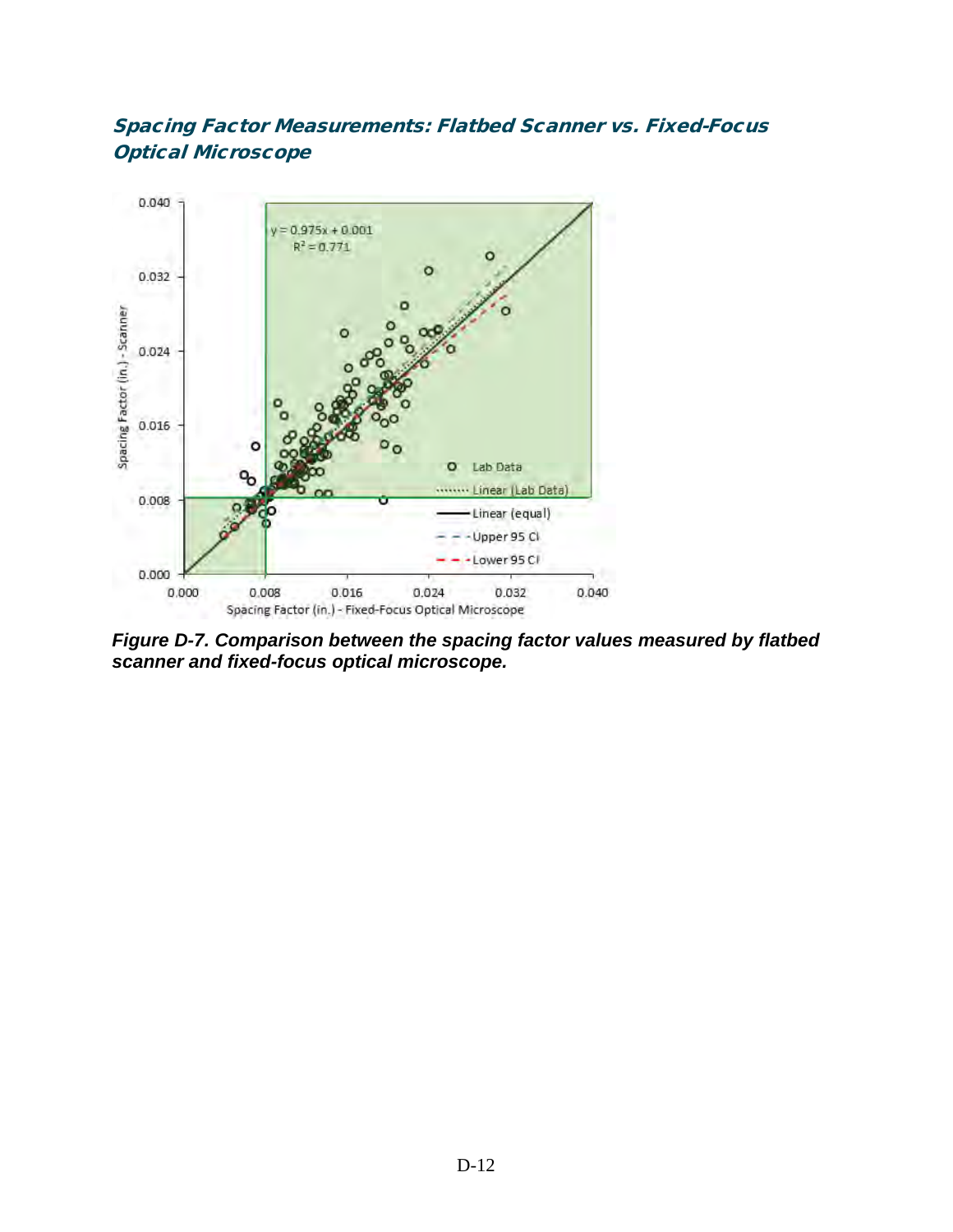

*Figure D-8. Variation in spacing factor measurements by flatbed scanner and fixed-focus optical microscope.*